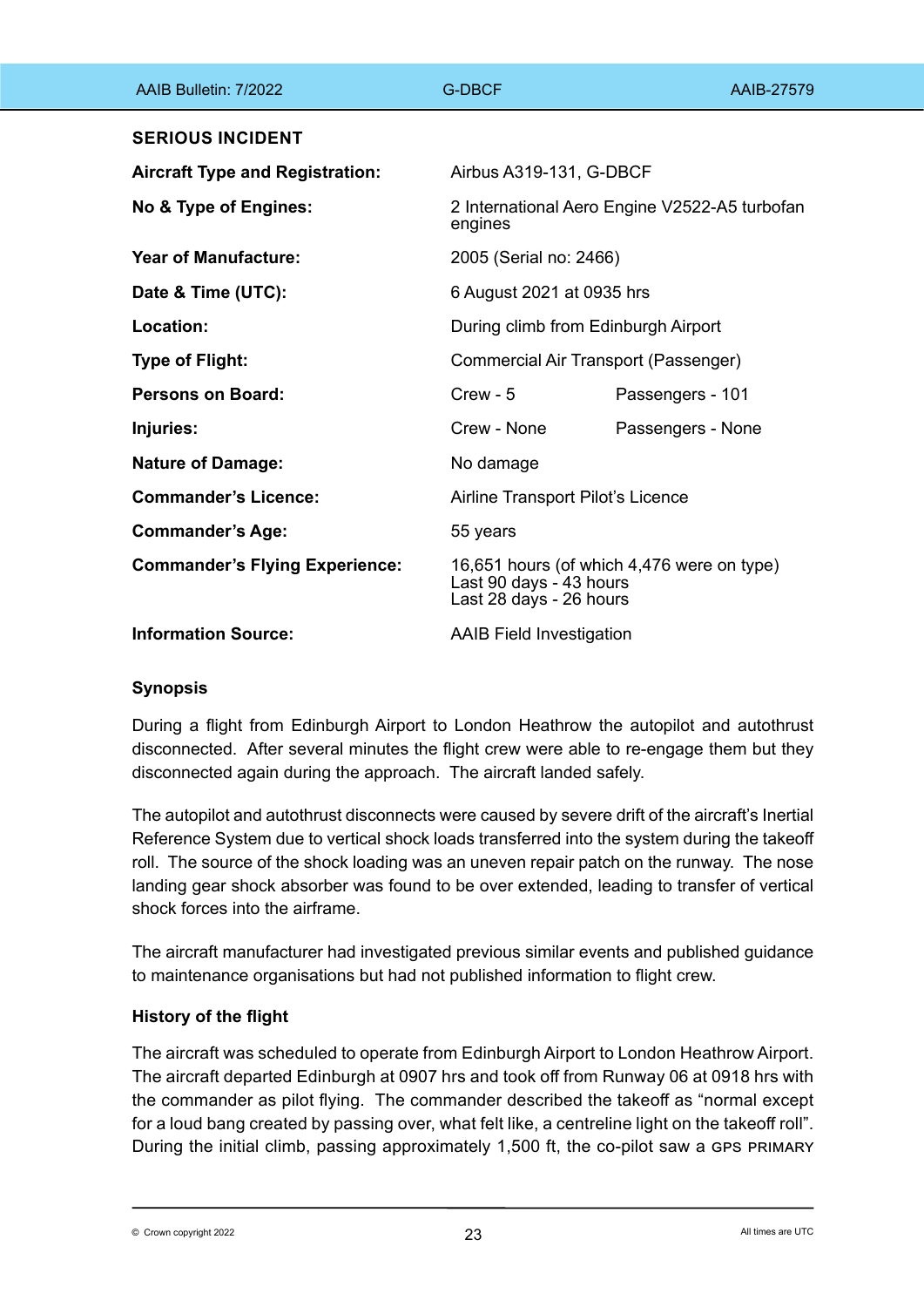LOST message on his MCDU<sup>1</sup>, but the message disappeared before the crew could take any action.

The rest of the climb was normal until the aircraft reached FL340 when the co-pilot saw a check irs 3/fm position message on his MCDU. Shortly after this the autopilot and autothrust disconnected and the flight directors were no longer displayed. The Electronic Centralized Aircraft Monitoring (ECAM) showed auto flt ap off, auto flt a thr off and eng thrust lock messages, the Flight Mode Annunciator was blank and the status showed CAT 3 DUAL INOP.

The commander manually levelled the aircraft at FL350. The crew were concerned they could no longer comply with RVSM<sup>2</sup> requirements as the autopilot had failed, so the co-pilot made a PAN call to ATC. There were no other ECAM messages, warning lights or other indications on the flight deck to explain what had happened. The co-pilot confirmed that none of the flight deck circuit breakers had tripped. Initial attempts to restore the autopilot and autothrust were unsuccessful but, after approximately 5 minutes of manual flight, they were able to re-engage them.

The crew conducted a diagnosis, review, and decision-making process to decide how to proceed. As they attempted to diagnose the problem, they noticed that the Inertial Reference System (IRS) positions shown on the MCDU position monitor page were abnormal. At one point the positions were showing as IRS 1 NAV '--', IRS 2 NAV '31.0', IRS 3 NAV '31.0',<sup>3</sup> but they were all changing over time with all three showing either '--', greater than 30, or something sensible at different times. Normally, the difference between the three IRS readings would be less than 1 nm. Due to the uncertainty over their position the crew asked ATC for radar vectors but decided they could safely continue to Heathrow. They considered realigning the IRS in flight but, as there were no ECAM messages directing them to do this, they decided not to<sup>4</sup>. They also considered that the aircraft was currently in a safe state and thought that attempting a realign could make the situation worse.

The aircraft continued to Heathrow. The crew briefed for the approach and discussed the expected indications at each stage so they would detect any further instrumentation failures. They requested an extended final approach to make it easier to monitor the aircraft. The approach proceeded normally with the autopilot engaged until approximately 4,000 ft when the aircraft was on an intercept heading for the Runway 27R localiser. At this point the autopilot and autothrust disconnected again and flight directors were no longer displayed. The crew discontinued the approach and re-briefed for a manually flown raw data approach. The subsequent manually flown approach was uneventful and the aircraft landed normally with no further abnormal indications.

#### **Footnote**

- <sup>2</sup> RVSM (Reduced Vertical Separation Minima) allows aircraft to operate with reduced vertical separation. Among other requirements, the rules require a functional autopilot capable of holding altitude.
- <sup>3</sup> The numbers show the difference between each IRS position and the flight management systems calculated position (in nautical miles).
- <sup>4</sup> The aircraft manufacturer commented that "IRS alignments are not allowed while the aircraft is in flight. In case of realignment of more than one IR the A/P and A/THR will be lost and a reversion of the F/CTL law to alternate or direct will occur. In the aircraft operational documentation (FCOM/FCTM/QRH), there is no procedure that requests the flight crew to re-align, in flight, the IRS in NAV mode."

<sup>1</sup> MCDU (Multipurpose Control and Display Unit) is the keyboard and screen used by the flight crew to interact with the flight management computer.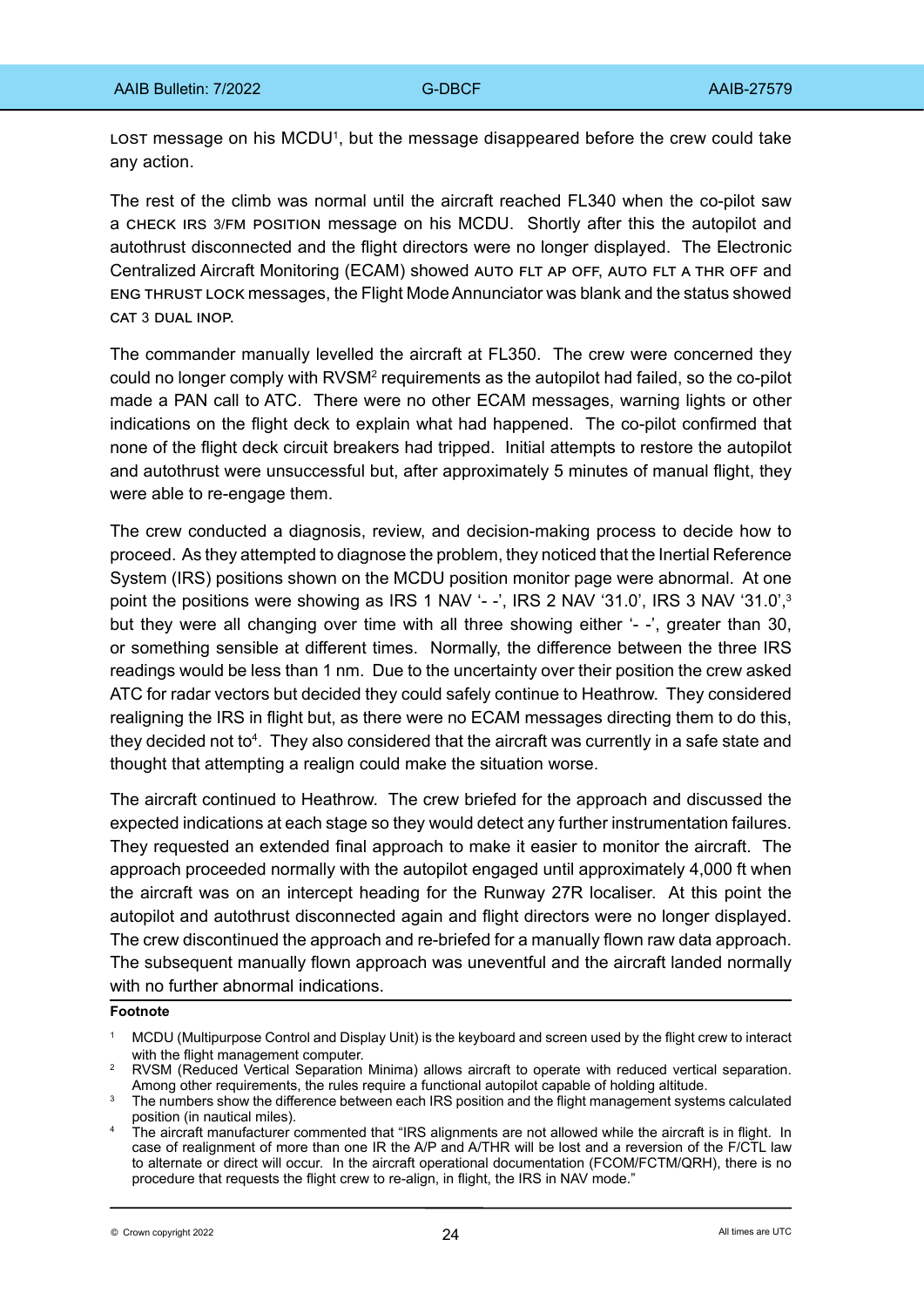### **Recorded information**

The operator provided flight data from the Quick Access Recorder (QAR) for the incident. However, the CVR was overwritten as the aircraft remained in service for five days before the AAIB was notified of the event.

The QAR data confirmed that, as the aircraft accelerated through 120 kt on the takeoff roll and without any significant flying control inputs, the weight-on-wheels signal for the nose landing gear (NLG) changed state three times within two seconds, indicative of having encountered irregularities in the runway's surface.

A post-flight report showed that, after encountering the runway surface irregularities, the IRS positions began to drift resulting in the autoflight system rejecting the input from one of the ADIRUs<sup>5</sup> at 0928 hrs, as the aircraft climbed through FL265. This, and another minor degradation caused by the increasing drift that affected the aircraft's braking system, were not annunciated to the crew. However, at 0932 hrs, as the aircraft neared the top of climb, the autoflight system rejected all three IRS positions causing the autopilot and autothrust to disconnect. The recorded data also confirmed that, although the IRS positions were affected, the ADIRUs continued to provide valid attitude and air data parameters.

The manufacturer's analysis of the data showed that at 0936 hrs, and again at 0941 hrs, a nav fm/gps pos disagree ECAM message was displayed for approximately 7 seconds. This indicated a disagreement in position information between the Flight Management and Guidance Computer (FMGC) position and GPS position but the data then showed an improvement in the FMGC positions. Position information from each ADIRU then remained consistent until 1006 hrs when it once again deteriorated. At 1015 hrs, as the aircraft was on approach to Heathrow descending through 5,100 ft amsl, the autoflight system rejected data from more than one ADIRU, which resulted in the disconnection of the autopilot and autothrust.

### **Previous history**

The operator had experienced five previous similar incidents on their Airbus A320 fleet (G-EUPY 6 August 2020, G-EUPN 1 July 2020, G-EUUV 4 October 2019, G-EUXD 11 August 2018 and G-EUUH 1 September 2017). The manufacturer reported that another operator, operating elsewhere, had also reported several similar incidents. The manufacturer's investigation showed that all these incidents occurred on aircraft fitted with Northrop Grumman Corporation (NGC) ADIRUs standard-0316/318. NGC ADIRUs have not been fitted to new aircraft since 2015, and there were 1,459 aircraft in service fitted with these units (approximately 14% of the A320 fleet).

To investigate the issues the manufacturer installed accelerometers on the NLG and the ADIRU mounting rack on several aircraft to measure the vertical forces through the NLG during taxi, takeoff, and landing. The ADIRU rejections and drift were found to be induced by abnormal levels of vibration or shock loads transmitted through the NLG to the ADIRU during the takeoff roll and rotation. The manufacturer concluded that the IRS drifts were

#### **Footnote**

<sup>5</sup> ADIRU - Air Data and Inertial Reference Unit – the system is described in detail later in this report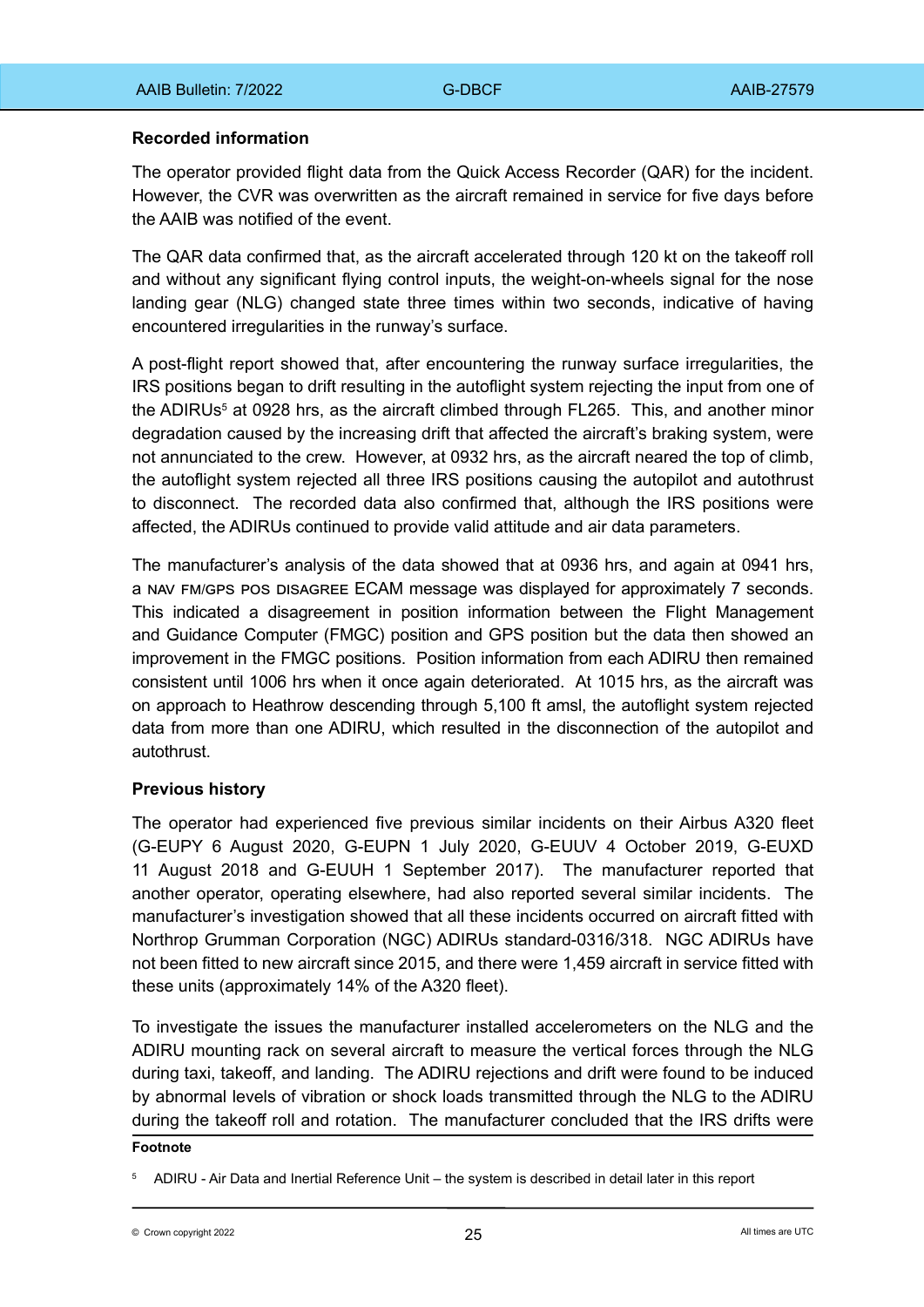likely to have been caused by a combination of specific inputs: vertical loads from the runway surface to the NLG, incorrect servicing of the NLG shock absorber and the ADIRUs, suffering vertical shocks when operating outside their qualification envelope.

In April 2020 the manufacturer issued a Technical Follow Up (TFU) notice titled *'In-flight severe IR drift with ADIRU NGC PN 465020-030x-0316/318 inducing possible loss of AP/ FD and ATHR'* to inform operators' maintenance teams of the potential for severe drift issues and the procedure for investigating occurrences.

#### **Aircraft examination**

After landing, a maintenance team met the aircraft and conducted an inspection and service of the NLG in accordance with Troubleshooting Manual (TSM) 32-20-00-810-802 - *'Vibrations felt on the NLG during Takeoff and Lift-off Phases'* as recommended in the TFU. The team focussed on the TSM subtasks related to the NLG shock absorber which was found to be overextended by 0.6 inches.

#### **Air data and inertial reference system (ADIRS)**

#### *System operation*

The ADIRS provides anemometric, barometric, temperature and inertial parameters to the flight deck instruments and other systems. The ADIRS includes three identical ADIRUs each of which combines an Air Data Reference (ADR) and an IRS into a single unit. Although combined within a single unit, both the ADR and IRS can operate independently in case of failure of the other. The ADR uses the pitot-static, angle of attack and temperature sensors to provide parameters such as barometric altitude, Mach number, airspeed, outside air temperature, angle of attack and overspeed warning data to the aircraft systems. The Inertial Reference (IR) consists of gyroscopes and accelerometers which provide acceleration information along three axis, longitudinal, lateral, and vertical. During flight, acceleration data along each axis is resolved to provide navigation information such as aircraft track, acceleration, flight path vector, ground speed and aircraft position. The IR gyroscopes provide angular rates, heading and aircraft attitude data. The three ADIRUs fitted to G-DBCF each supplied data for the FMGC and the Flight Augmentation Computer (FAC), (Figure 1).

Once the ADIRU data is processed by the FMGC, the calculated parameters are used by the Flight Management (FM) and Flight Guidance (FG) systems. The FM system provides navigation and management of navigation radios, management of flight planning, prediction and optimisation of performance and display management. The FG system provides autopilot, flight director and autothrust commands.

Information processed by the FAC controls the rudder, rudder trim and yaw damper inputs. The FAC also computes flight envelope data and speed functions.

The processed outputs of each ADIRU are supplied to the commander, co-pilot and back-up cockpit displays.

© Crown copyright 2022  $\sim$  26  $\sim$  26  $\sim$  26  $\sim$   $\sim$   $\sim$   $\sim$   $\sim$   $\sim$  All times are UTC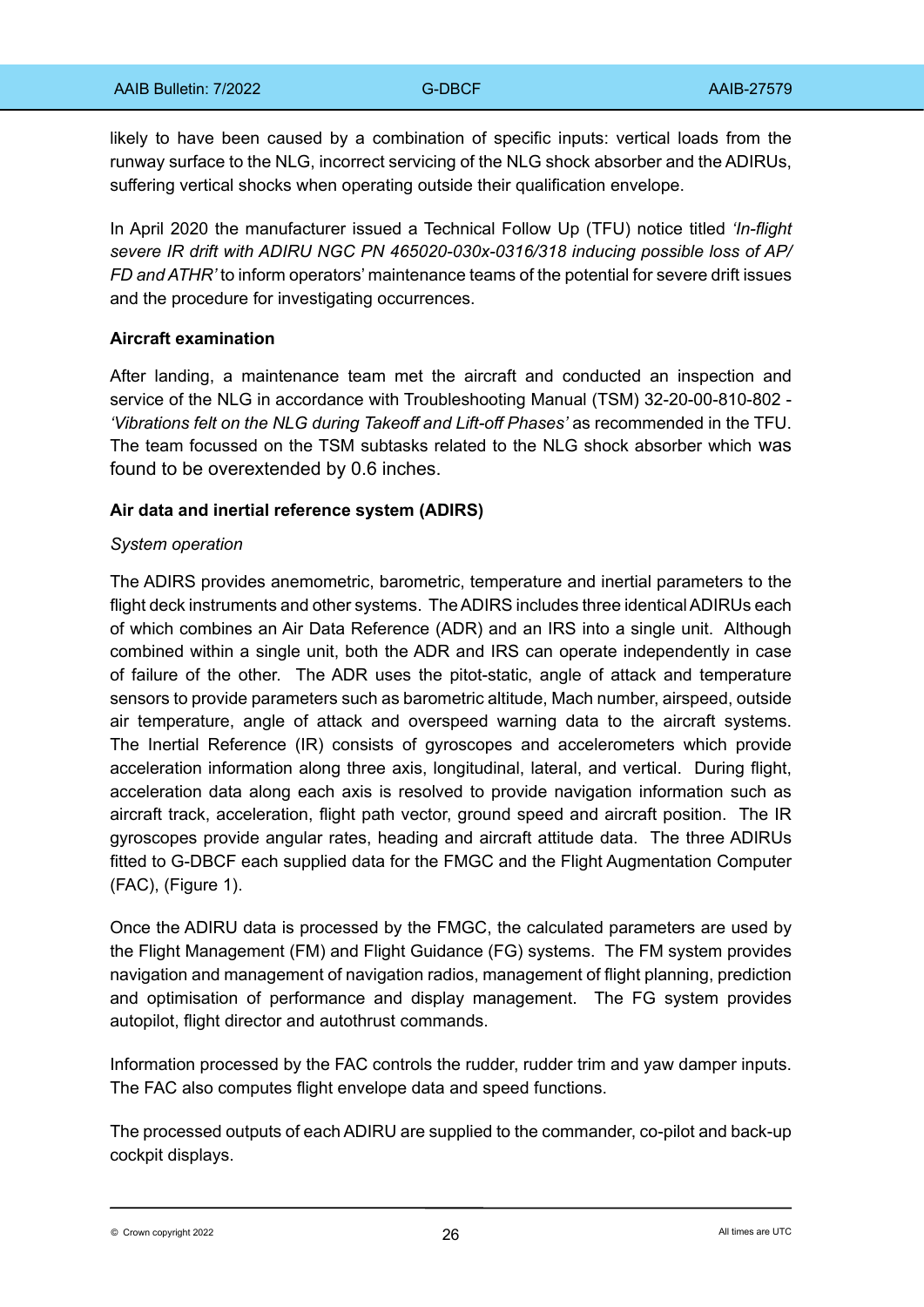

# **Figure 1 Figure 1**

ADIRU data outputs, and FMGC and FAC connectivity ADIRU data outputs, and FMGC and FAC connectivity

# *IRS faults*

The accuracy of the output parameters of the three IRs are compared and monitored by the FMGC and FAC to detect errors. Should a parameter from one IR exceed a given error threshold, it is rejected. Table 1 shows the result of IR rejections by the FMGC and FAC, the subsequent error messages displayed and, if more than one IR rejected, the systems which are lost $\rm ^6.$ 

| <b>FMGC (FG)</b>         |                                                                              | The consequences of IR rejection by FMGC are the following:<br>Only 2 IRs valid → CAT 3 DUAL INOP<br>Less than 2 IRs valid $\rightarrow$ AP, FD, ATHR losses                                                                                      |
|--------------------------|------------------------------------------------------------------------------|---------------------------------------------------------------------------------------------------------------------------------------------------------------------------------------------------------------------------------------------------|
| <b>FAC:</b><br>$\bullet$ | A/THR, RTL, SPD LIM, YD<br>If 3 IRs are rejected<br><b>YD and Normal Law</b> | The consequences of IR rejection by FAC are the following:<br>Only 2 IRs valid → CAT 3 DUAL INOP<br>Only one IR valid $\rightarrow$ If IR opp valid: Loss of AP, FD,<br>$\rightarrow$ If IR 3 valid: AP loss only<br>→ Loss of AFS, RTL, SPD LIM, |



Consequences of IR rejection by FMGC and FAC

#### **Footnote**

<sup>6</sup> AP (Autopilot), FD (Flight Director), A/THR or ATHR (Autothrust), SPD LIM (Speed Limiter), YD (Yaw Damper), RTL (Rudder Travel Limiter), AFS (Automatic Flight System).

 $\circ$  Crown copyright 2022  $\circ$  27  $\circ$  27  $\circ$  27  $\circ$  21  $\circ$  21  $\circ$  21  $\circ$  21  $\circ$  21  $\circ$  21  $\circ$  21  $\circ$  21  $\circ$  21  $\circ$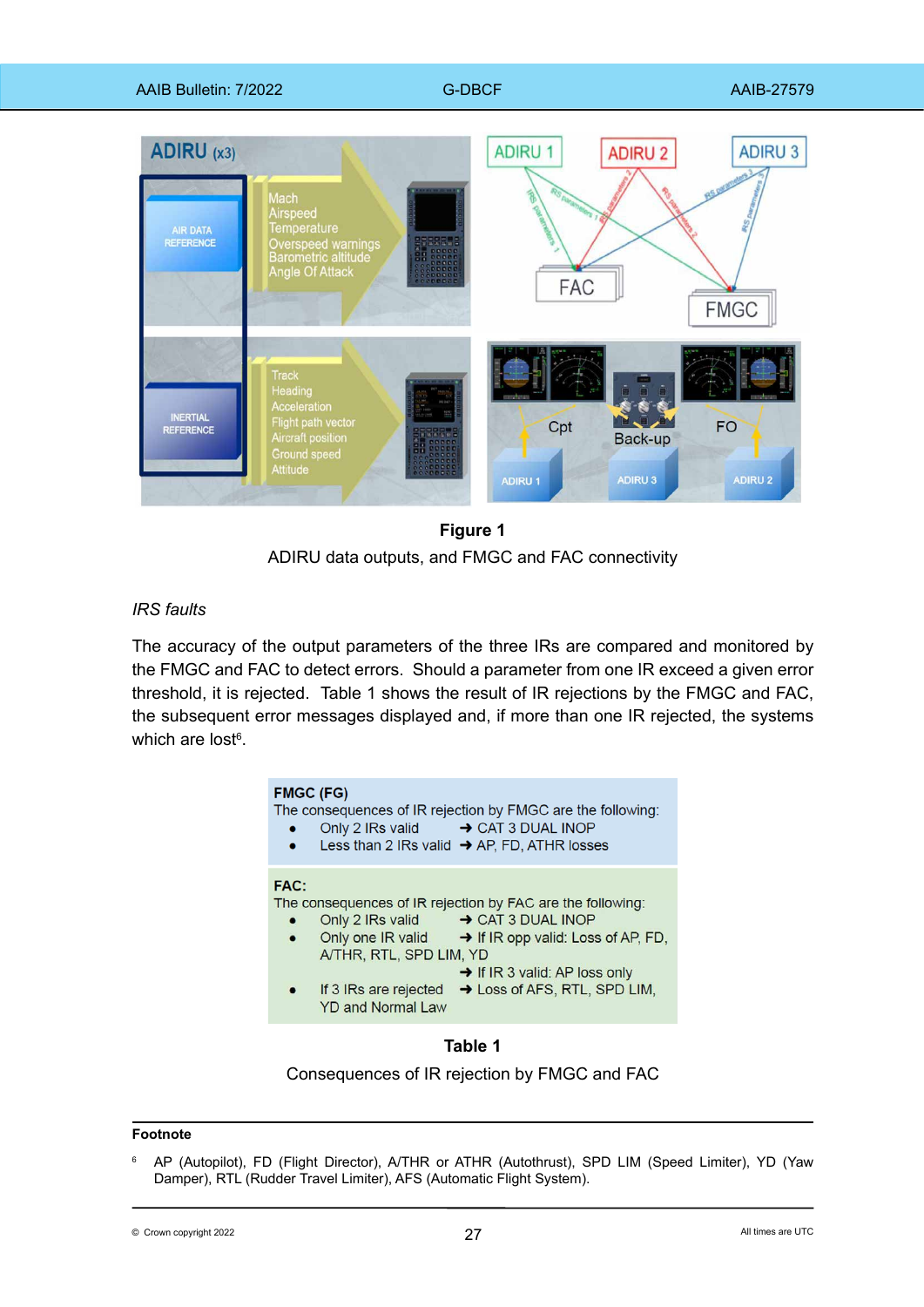### *Severe IR drift*

When an IR is affected by severe drift, the IR is rejected by the AFS and an alert message is triggered. The level of positional drift experienced can be observed on the MCDU and gives the pilot an indication of which IRs are drifting and how far. During these fault conditions, aircraft position, ground speed (GS) and drift angle (DA), can go out of tolerance causing a NAV IR 1(2)(3) FAULT to be generated, usually during final approach and landing. If the DA exceeds 90°, the IR will be classified as failed and an ECAM warning of NAV IRS 1(2)(3) FAULT generated. During flight, the aircraft's navigated position is compared with its GPS position and will generate GPS PRIMARY LOST and NAV FM/GPS POS DISAGREE messages under severe drift conditions. When GS from the IRs exceeds threshold values, the aircraft's automatic braking system also reverts to manual braking.

### *ADIRU installation and transmitted shock loads*

The aircraft's three ADIRUs were fitted to an avionics rack located immediately aft and above the NLG bay (Figure 2). There was no anti-vibration mounting for the rack or the ADIRUs, so any vertical shock transmitted through the NLG would be transferred to the airframe and avionics rack.

As the NLG incorporates a shock absorber, when operating within its normal operating limits of travel a significant proportion of the vertical forces experienced by the NLG when traversing along runways, landing and taking-off are absorbed and dissipated. Only a fraction of this force is transferred to the airframe. When the NLG shock absorber is over or under extended, less energy can be dissipated and the proportion of forces transferred to the airframe is increased.

During takeoff from Edinburgh, the aircraft experienced a sharp vertical jolt and the NLG weight-on-wheels proximity sensors toggled on and off as the wheels crossed an uneven patch of the runway surface.



**Figure 2 Figure 2** ADIRUs location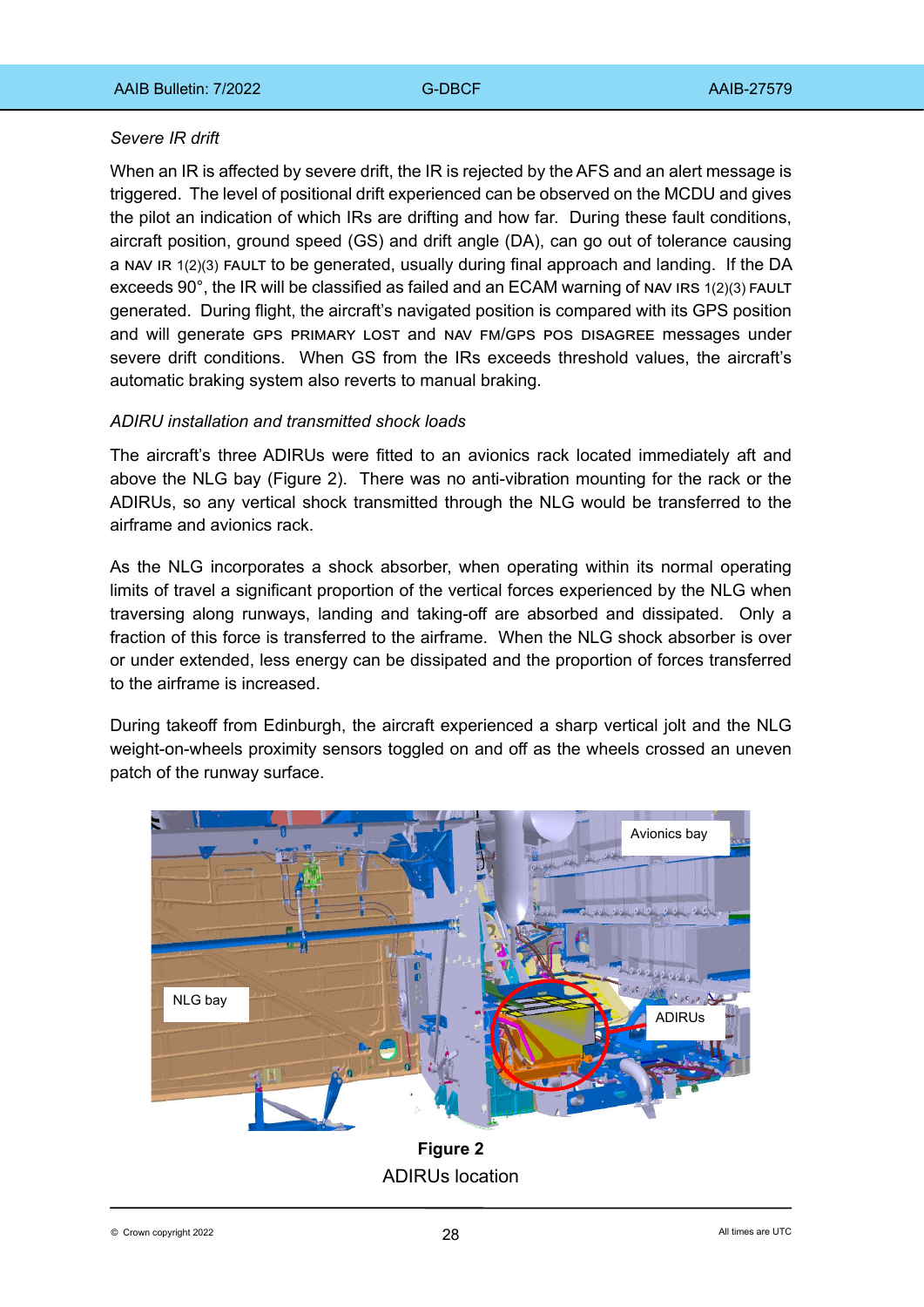#### *ADIRU environmental qualification*

During aircraft development, the ADIRU was qualified in accordance with the environmental qualification requirements detailed in the Radio Technical Commission for Aeronautics (RTCA) DO-160C. This contains 23 environmental test procedures including Section 7 – *'Operational shocks and crash safety'*<sup>7</sup> which states:

*'The operational shock test verifies that the equipment will continue to function within performance standards after exposure to shocks experienced during normal aircraft operations.*

*These shocks may occur during taxiing, landing or when the aircraft encounters sudden gusts in-flight. This test applies to all equipment installed on fixed-wing aircraft and helicopters. Two operational shock test curves are provided: A standard 11 ms pulse and a low frequency 20 ms pulse. The 20 ms pulse may not be adequate to test against the effect of longer duration shocks on equipment that have its lowest resonance frequency (as per section 8 – 'Vibration') below 100 Hz. For such equipment, a pulse of 100 ms duration should be considered.'*

Section 7 was further divided into categories (Cat) A to D. Cat A contains tests for standard operational shocks (using shock test curves) and Cat B adds crash safety<sup>8</sup> to Cat A. Cat C tests for resistance to low frequency shocks and Cat D added crash safety to Cat C. Shock testing is performed by strapping a piece of equipment to a shock table and measuring shock pulses using an accelerometer.

The aircraft manufacturer stated that it was exploring how to enhance ADIRU qualification procedures to be more robust to abnormal conditions such as those encountered by G-DBCF.

### **NLG shock absorber**

#### *Design of the NLG shock absorber*

The NLG shock absorber is an oleo-pneumatic telescopic strut arrangement with no separator piston, (Figure 3), that uses a chamber filled with compressed nitrogen gas to act as a spring to absorb the shock of aircraft landing gear vertical forces.

It also has a second chamber filled with hydraulic oil that provides damping to reduce the harmonic effect of the spring. The combination of the nitrogen spring and oil damper provides efficient shock absorption and is a common feature in large aircraft landing gears.

#### **Footnote**

<sup>7</sup> <https://do160.org/operational-shocks-and-crash-safety/> [accessed 28 January 2022].

Crash safety describes tests to determine that equipment does not detach from its mountings or pose a hazard to occupants, fuel systems or emergency evacuation equipment during an emergency landing.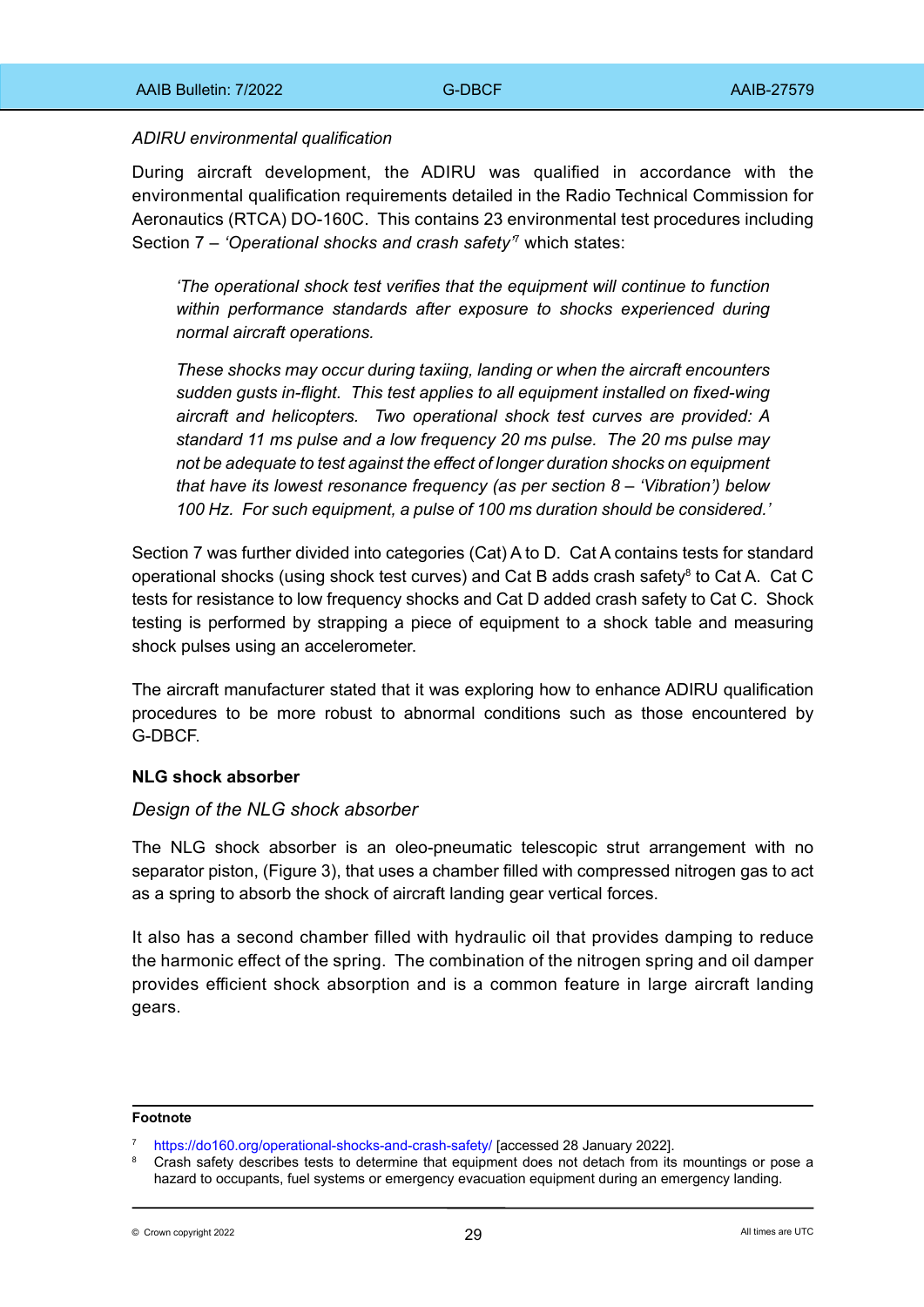

**Figure 3 Figure 3**

NLG diagram showing shock absorber cylinder NLG diagram showing shock absorber cylinder

Shock absorption efficiency relies upon the balance of oil and nitrogen to ensure the shock absorber deflects within a specific range to maintain absorption efficiency. If the balance of either substance is incorrect, the shock absorber will not be able to absorb and dissipate vertical forces effectively. The result is an increase in vertical shock loads transferred to the airframe.

### *Servicing the NLG shock absorber*

Several instances of incorrect NLG servicing had previously been reported to the manufacturer by more than one operator, indicating a potentially problematic maintenance procedure. Consequently, in 2010, the aircraft manufacturer revised the servicing task in the Aircraft Maintenance Manual and introduced a modified maintenance check of the NLG shock absorber every 24 months or 5,000 flight cycles. Should an abnormal NLG vibration event occur, a maintenance check of the assembly and possible servicing would be required. It stated that a dedicated automatic Liquid and Nitrogen Charge Equipment (LANCE) is being developed to avoid the need to jack-up the aircraft and to reduce the potential for incorrect servicing of the landing gear.

 $\odot$  Crown copyright 2022 **a**ll times are UTC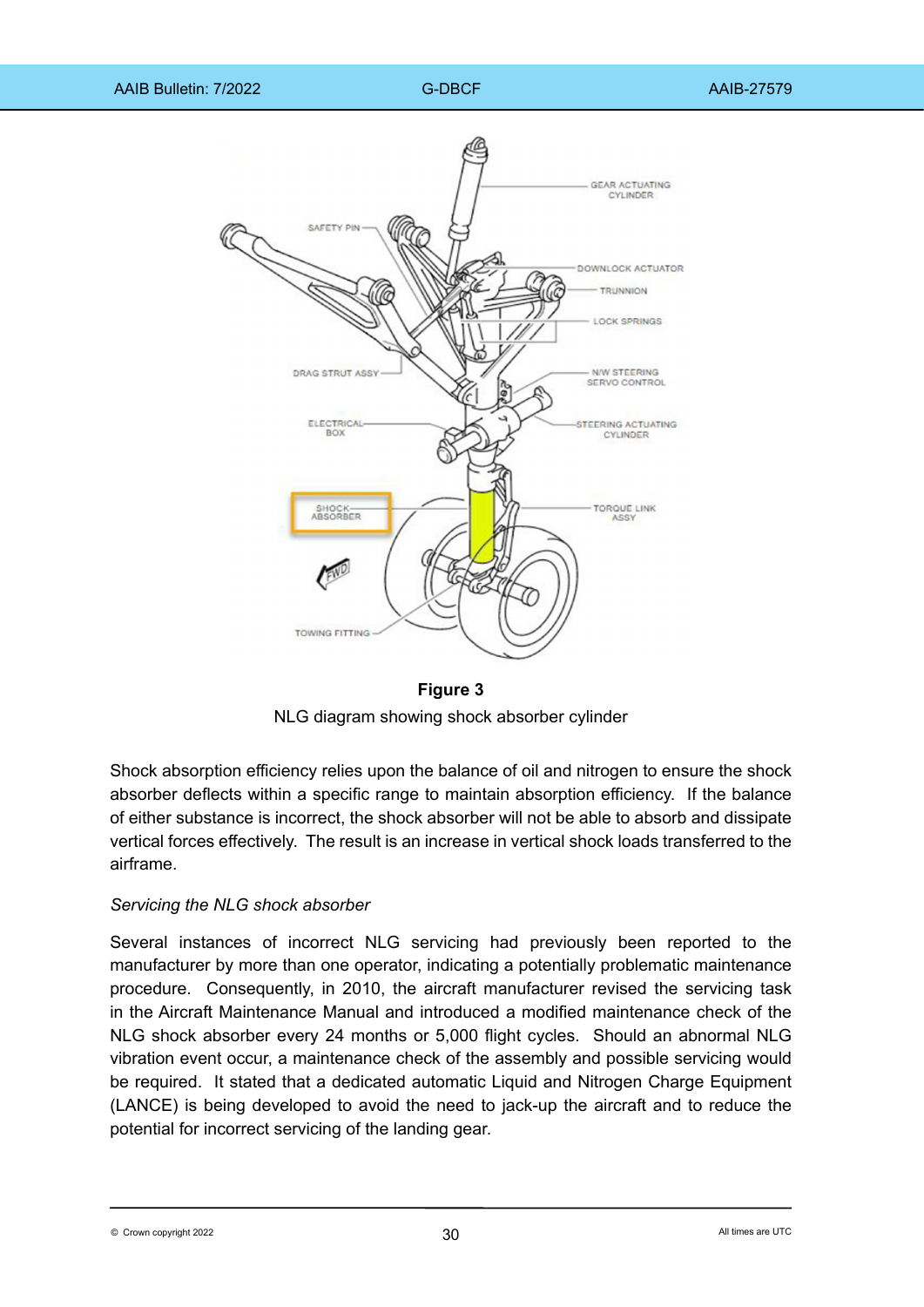The aircraft manufacturer stated that, in the case of one of the operators who reported severe IR drift issues, the introduction of the improved servicing task and revised maintenance check of the NLG shock absorber had been effective in preventing the IR drift associated with the NGC ADIRU Standard-0316/318.

### **Airfield information**

This incident and several previous events occurred after takeoff from Edinburgh Airport. The investigation therefore considered if there was anything unusual about the runway at Edinburgh which may have triggered these events. The operator identified the region of the runway where the abnormal vertical acceleration occurred and provided this to the airport authority. Following a detailed inspection of the runway in this area, a slightly uneven patch repair was found which was thought to be the cause. When the repair was driven over at speed, it caused a distinct jolt. The airport authority replaced the repair patch during scheduled runway maintenance in early 2022.

#### **Information available to flight crew**

At the time this incident occurred no specific information was published for flight crew describing the previous events or how to manage this type of event. Depending how the IR drift develops, some ECAM messages can be generated and the associated checklist can give the flight crew helpful instruction. However, on many occasions no ECAM messages are generated (other than those associated with the autopilot and autothrust disconnect).

During this event the data suggests that a NAV FM/GPS POS DISAGREE ECAM message was generated but was only displayed for a few seconds. The message is accompanied by an aural alert (single chime) and a Master caution light, but the message does not latch and when the conditions of FM/GPS position disagreement are no longer reached, the ECAM message will be removed. The flight crew did not report seeing it, so it is likely their attention was not drawn to the ECAM during the few seconds the message was displayed.

The aircraft manufacturer commented that, as demonstrated by this crew, IR drifts can be successful managed by the process it termed 'fly, navigate, communicate', and that no specific additional actions are required. The manufacturer considered publishing information to all flight crews about IR drift events, but was concerned that flight crews might then associate any GPS PRIMARY LOST message or AP and A/THR loss with a drift of the IRS. It therefore concluded that such communication would be detrimental.

Following this incident, the operator published an article in its company safety magazine describing this and a previous similar incident.

#### **Analysis**

The aircraft suffered multiple severe IR drift events in flight which caused the autopilot and autothrust to disconnect. The events were successfully managed by the flight crew and the aircraft continued to its planned destination.

 $\odot$  Crown copyright 2022  $\ddot{\phantom{2}}$  and  $\ddot{\phantom{2}}$  31  $\ddot{\phantom{2}}$  and  $\ddot{\phantom{2}}$  and  $\ddot{\phantom{2}}$  and  $\ddot{\phantom{2}}$  and  $\ddot{\phantom{2}}$  and  $\ddot{\phantom{2}}$  and  $\ddot{\phantom{2}}$  and  $\ddot{\phantom{2}}$  and  $\ddot{\phantom{2}}$  and  $\ddot{\phantom{2}}$  and  $\dd$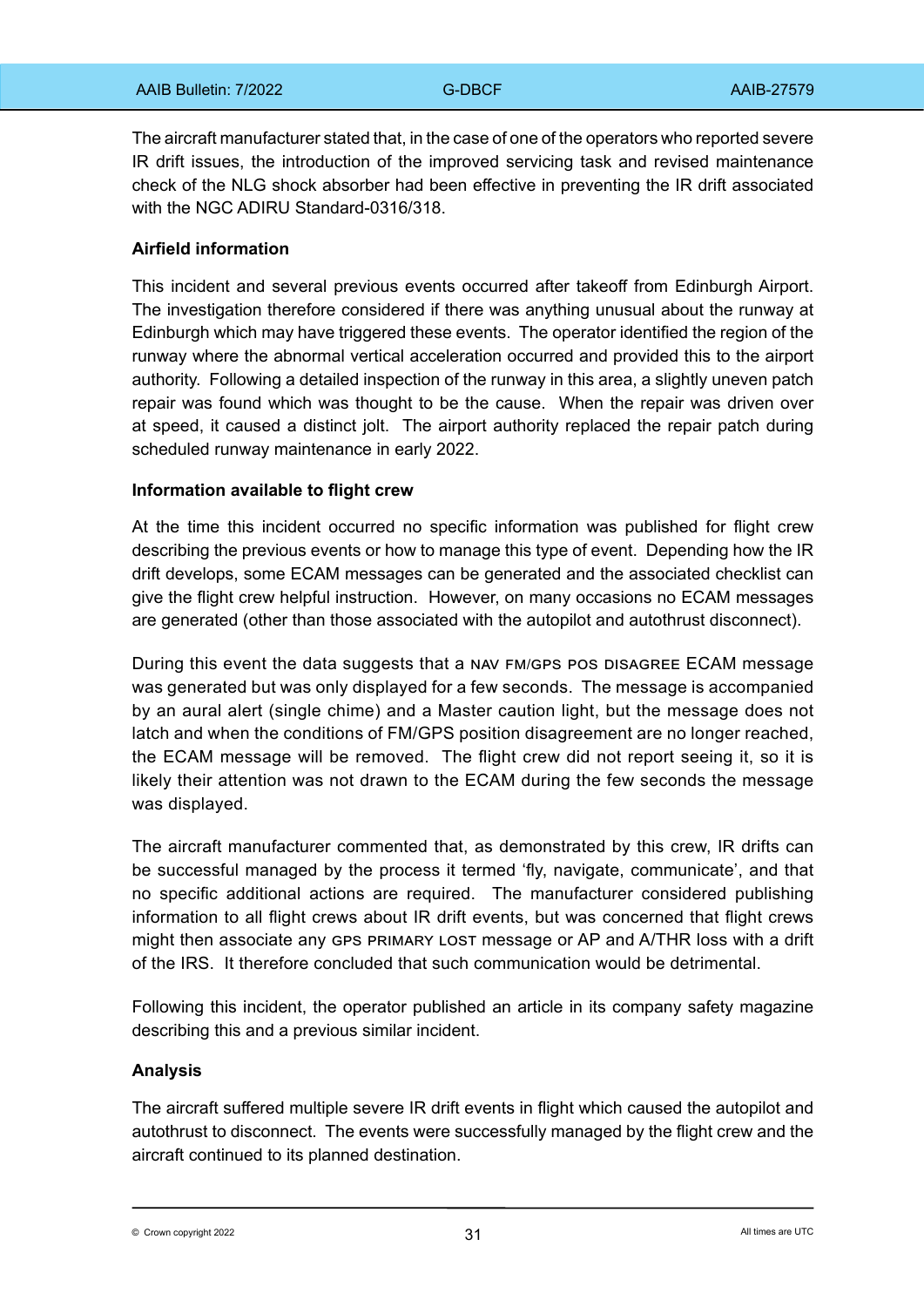The incident was caused by a chain of events, each of which was necessary to cause the eventual outcome:

- 1. A slight irregularity in the runway surface induced sudden vertical shock loads into the NLG.
- 2. An over extended NLG shock absorber reduced its absorption effectiveness, creating an increase in the vertical forces transferred to the airframe and avionics rack housing the ADIRUs.
- 3. The NGC ADIRUs fitted to this aircraft (fitted to approximately 14% of the fleet) were sensitive to vertical acceleration forces outside their environmental qualification envelope which induced severe drift.

### *Runway surface*

Following these events, the airport authority found a slightly uneven runway surface patch repair which they believe may have caused the problem. It has now replaced the repair patch.

### *Nose landing gear leg servicing*

Information provided by one of the operators indicated that the improved servicing task and revised maintenance check introduced by the manufacturer was effective in preventing their IR drift issues. However, further occurrences with other operators indicates that the issue has not been completely resolved. The development of a dedicated LANCE to improve the servicing of the NLG shock absorber is intended to reduce potential errors during maintenance activity.

### *NGC ADIRU*

All three of the ADIRUs were tested after the event and no faults were found. During the occurrences, the air data information remained accurate throughout the flight, ruling out ADR faults. The pilots reported that aircraft attitude displays also remained accurate indicating that the IRS gyroscopes were functioning correctly. The severe positional drift experienced was probably caused by IRS accelerometer anomalies from abnormal vertical shock loads transferred to the airframe and avionics rack.

Whilst the NGC ADIRUs performed within their qualification envelope, the shock loads encountered during operation occurred outside their Cat B qualification standard. The aircraft manufacturer commented that in hindsight, the inclusion of Cat C environmental qualification criteria during aircraft design may have avoided these severe position drift issues.

### *Information to flight crew*

When this event occurred, no specific information was available to flight crews describing the possibility of multiple IR drifts, the possible indications or how to manage the situation. The aircraft manufacturer decided that publishing such information would be detrimental.